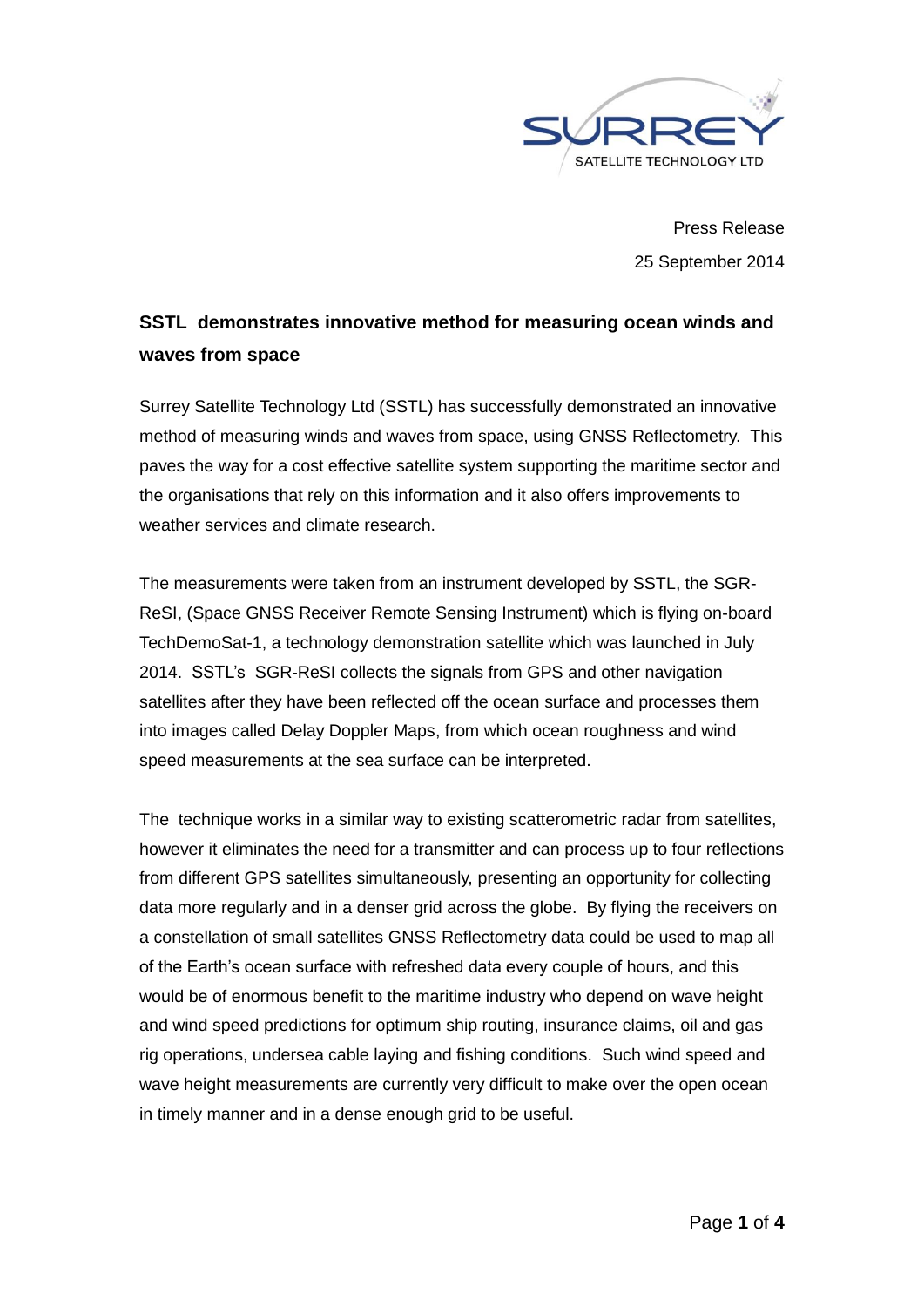

Luis Gomes, Director of Earth Observation and Science at SSTL, commented: "We are very excited about the future application of this development which extends the applications of small satellites. For instance, a constellation of 18 SGR-ReSIs could cover most of the world's oceans every few hours providing a real time wind and wave height service. And these do not need to be dedicated satellites as the SGR-ReSI can be easily accommodated as a hosted payload on small satellites with a different primary mission. Our aim is to deploy such a constellation in the next two years."

The SGR-ReSI can pick up GPS reflections not only off the ocean, but also off land, snow and ice, opening up other potential new opportunities for remote sensing – for example, measuring the thickness of sea ice, snow depth, soil moisture levels and the classification of vegetative foliage.

SSTL, with support from the European Space Agency, is now working on preparing the ground processing and web interface that will allow users access to the measurements over the internet with a short delay.

More information, including a Delay Doppler Map from GPS satellites and an interpretation of the data is available at [http://www.sstl.co.uk/Blog/September-2014/Using-SatNav-signals-to-measure-winds-and-waves

A video which shows the processing and application of the SGR-ReSI data. is available on YouTube at [https://www.youtube.com/watch?v=YYD7tzH6fP4&list=UUOzHBvWWyqaasy\\_sPQL7](https://www.youtube.com/watch?v=YYD7tzH6fP4&list=UUOzHBvWWyqaasy_sPQL7mDw) [mDw](https://www.youtube.com/watch?v=YYD7tzH6fP4&list=UUOzHBvWWyqaasy_sPQL7mDw)

#### **Notes on the video:**

The video shows in about 20 times real time speed the motion of the TechDemoSat-1 satellite over an orbit, indicated by a white cross on the world map. The specular reflections targeted by the SGR-ReSI are shown by yellow spots, and the measurement tracks are shown in yellow. The four Delay Doppler Map channels from the SGR-ReSI are shown at the top right. The spreading horseshoe shape is caused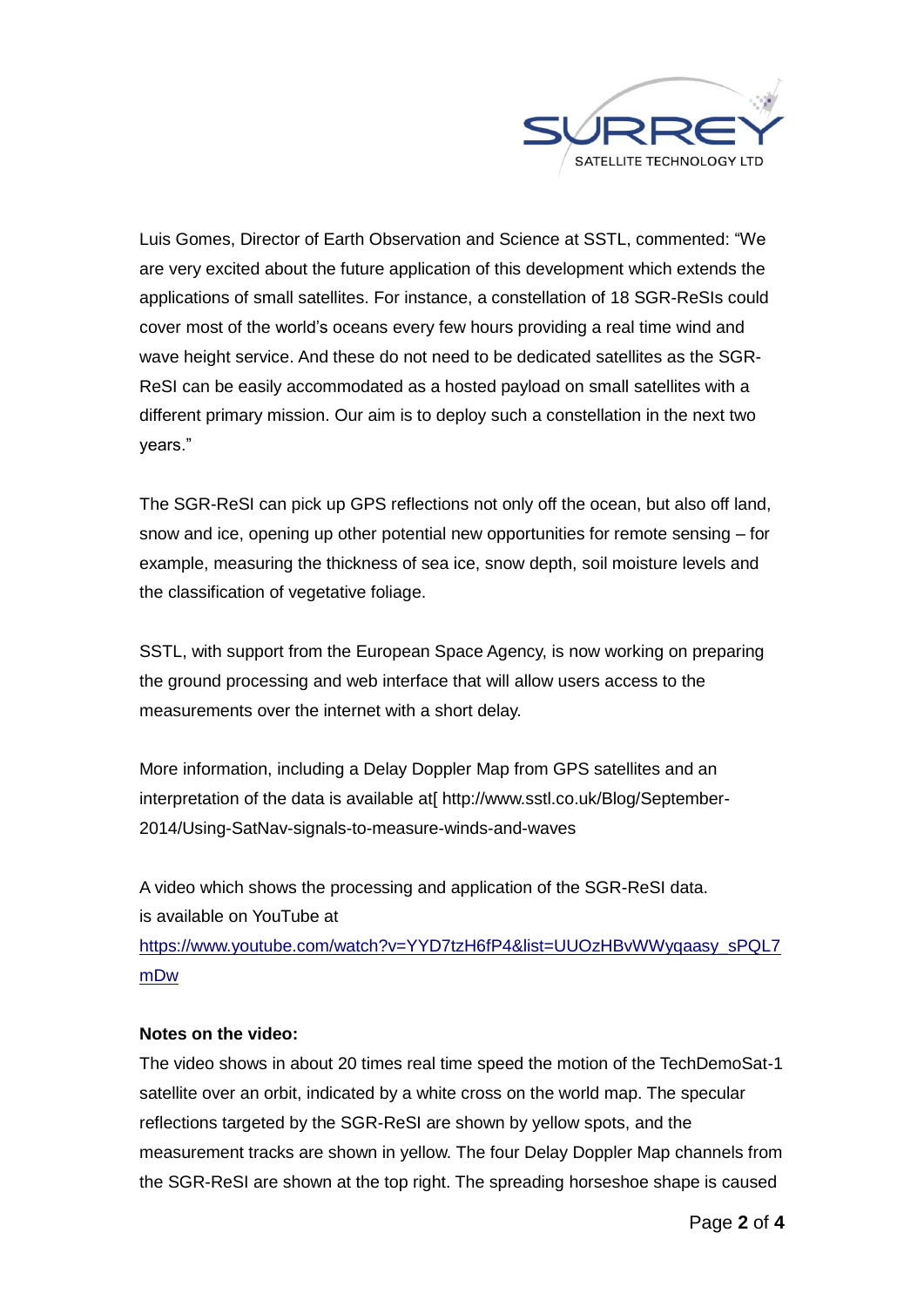

by reflections being received away from the specular point, and a rougher ocean causes more spreading. When reflections are received from over land and over ice, there is much less spreading. The red band on the map indicates the collection of "raw" unprocessed data, which takes a few minutes to transfer before the processed Delay Doppler Maps resume.

### **Additional notes:**

- Upgrades to the SGR-ReSI will allow it to track Europe's new GALILEO satellite signals, Russia's GLONASS and China's Beidou satellite signals, yielding additional measurements on the ocean surface.
- NASA's 8-satellite "CYGNSS" mission, due for launch in 2016 will use SSTL's SGR-ReSI to target tropical cyclones and hurricanes.
- SSTL's partners at The National Oceanography Centre in Southampton have been given access to the data from the SGR-ReSI and have interpreted the Delay Doppler Maps into ocean roughness and wind speed measurements at the sea surface.
- SSTL received funding to support the development of the SGR-ReSI and ground processing from the UK CEOI, SEEDA, Innovate UK, and the European Space Agency.

### **About SSTL**

Surrey Satellite Technology Limited (SSTL) is the world's leading small satellite company, delivering operational space missions for a range of applications including Earth observation, science and communications. The Company designs, manufactures and operates high performance satellites and ground systems for a fraction of the price normally associated with space missions, with over 500 staff working on turnkey satellite platforms, space-proven satellite subsystems and optical instruments.

Since 1981, SSTL has built and launched 43 satellites – as well as providing training and development programmes, consultancy services, and mission studies for ESA, NASA , international governments and commercial customers, with its innovative approach that is changing the economics of space.